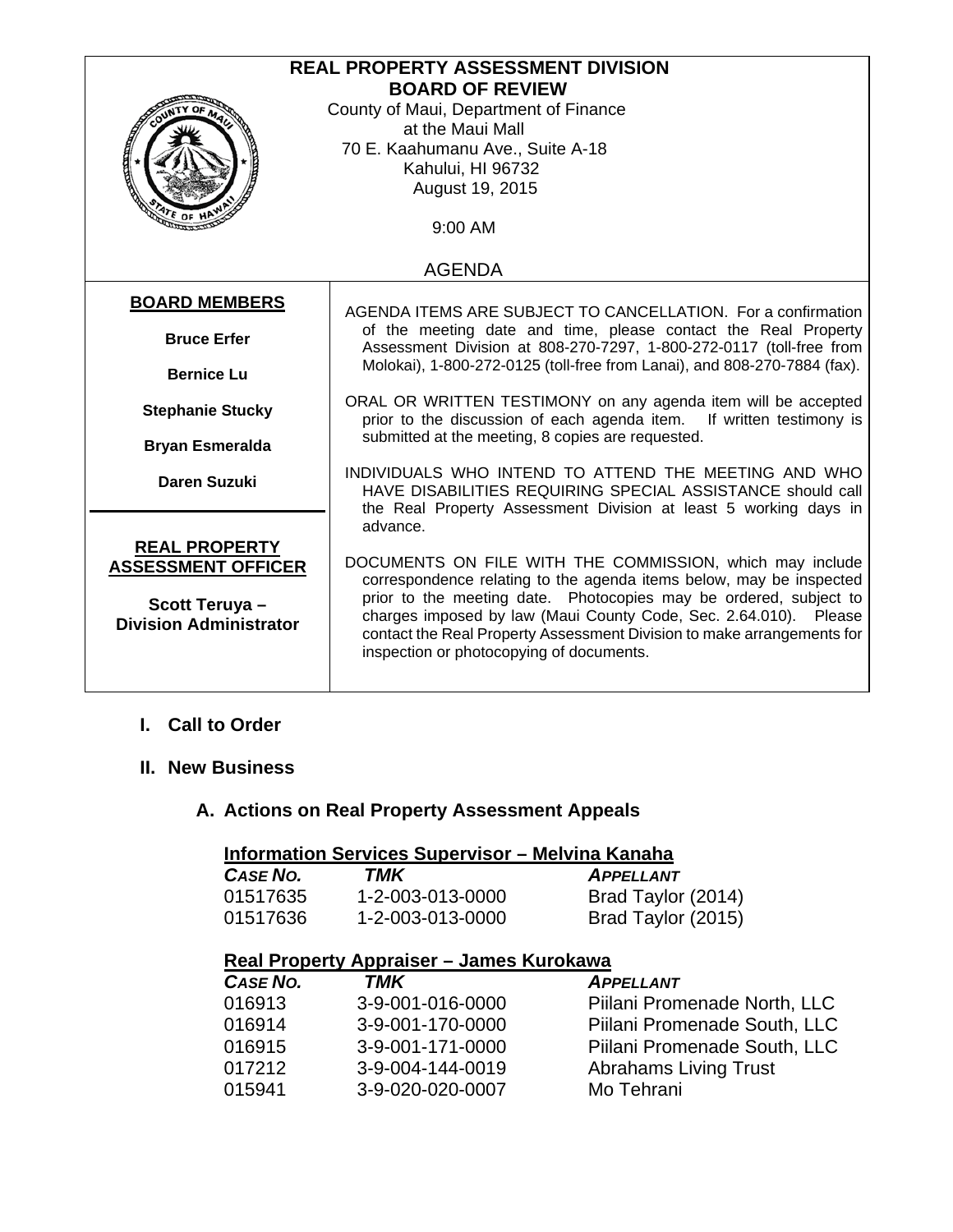## **Real Property Appraiser – Dreu DeCastro**

| <b>CASE NO.</b> | TMK              | <b>APPELLANT</b>                |
|-----------------|------------------|---------------------------------|
| 016238          | 2-3-003-060-0000 | Meikle John Partin Living Trust |
| 016916          | 2-3-022-004-0000 | Mary King Trust                 |
| 016918          | 2-3-023-001-0000 | Mary King Trust                 |

## **Real Property Appraiser – Kekoa Cashman**

| <b>CASE NO.</b> | TMK              | <b>APPELLANT</b>            |
|-----------------|------------------|-----------------------------|
| 016207          | 3-2-003-048-0000 | Thompson/Patton             |
| 016205          | 3-2-003-049-0000 | Thompson/Patton             |
| 016237          | 3-3-017-147-0000 | Peter T. Cahill             |
| 016710          | 3-5-001-070-0014 | <b>SKBC Investments LLC</b> |
| 017177          | 3-5-001-070-0025 | James/Mona Malloy           |
| 016951          | 3-5-014-009-0000 | John M. Bianchi             |
| 016961          | 3-5-032-034-0000 | Waiolani Elua, Inc.         |
| 016282          | 3-3-001-016-0000 | <b>RCFC Piihana, LLC</b>    |
| 016287          | 3-3-001-039-0000 | <b>RCFC Piihana, LLC</b>    |
| 016296          | 3-3-001-105-0000 | <b>RCFC Piihana, LLC</b>    |
| 016301          | 3-4-032-001-0000 | <b>RCFC Piihana, LLC</b>    |
| 016308          | 3-4-032-010-0000 | <b>RCFC Piihana, LLC</b>    |
| 016336          | 3-4-032-018-0000 | RCFC Piihana, LLC           |

### **Real Property Appraiser – Kari Stockwell**

| <b>CASE NO.</b> | <b>TMK</b>       | <b>APPELLANT</b>              |
|-----------------|------------------|-------------------------------|
| 015971          | 4-4-008-002-0103 | <b>Howard L. Heller Trust</b> |
| 015964          | 4-4-008-002-0113 | <b>Howard L. Heller Trust</b> |
| 015982          | 4-4-008-022-0118 | <b>Brown Living Trust</b>     |
| 016164          | 4-9-023-015-0000 | Michael Huffington            |
| 016165          | 4-9-023-016-0000 | Michael Huffington            |
| 017021          | 4-4-008-002-0001 | <b>Whaler TIO Association</b> |
| 017031          | 4-4-008-002-0032 | <b>Whaler TIO Association</b> |
| 016991          | 4-4-008-002-0034 | <b>Whaler TIO Association</b> |
| 016992          | 4-4-008-002-0035 | <b>Whaler TIO Association</b> |
| 016995          | 4-4-008-002-0066 | <b>Whaler TIO Association</b> |
| 017024          | 4-4-008-002-0076 | <b>Whaler TIO Association</b> |
| 016997          | 4-4-008-002-0079 | <b>Whaler TIO Association</b> |
| 016998          | 4-4-008-002-0081 | <b>Whaler TIO Association</b> |
| 016978          | 4-4-008-002-0102 | <b>Whaler TIO Association</b> |
| 017000          | 4-4-008-002-0109 | <b>Whaler TIO Association</b> |
| 017002          | 4-4-008-002-0111 | <b>Whaler TIO Association</b> |
| 017029          | 4-4-008-002-0121 | <b>Whaler TIO Association</b> |
| 016983          | 4-4-008-002-0132 | <b>Whaler TIO Association</b> |
| 017018          | 4-4-008-002-0141 | <b>Whaler TIO Association</b> |
| 017986          | 4-4-008-002-0163 | <b>Whaler TIO Association</b> |
| 016990          | 4-4-008-002-0184 | <b>Whaler TIO Association</b> |
| 016993          | 4-4-008-002-0216 | <b>Whaler TIO Association</b> |
| 016994          | 4-4-008-002-0222 | <b>Whaler TIO Association</b> |
| 017023          | 4-4-008-002-0241 | <b>Whaler TIO Association</b> |